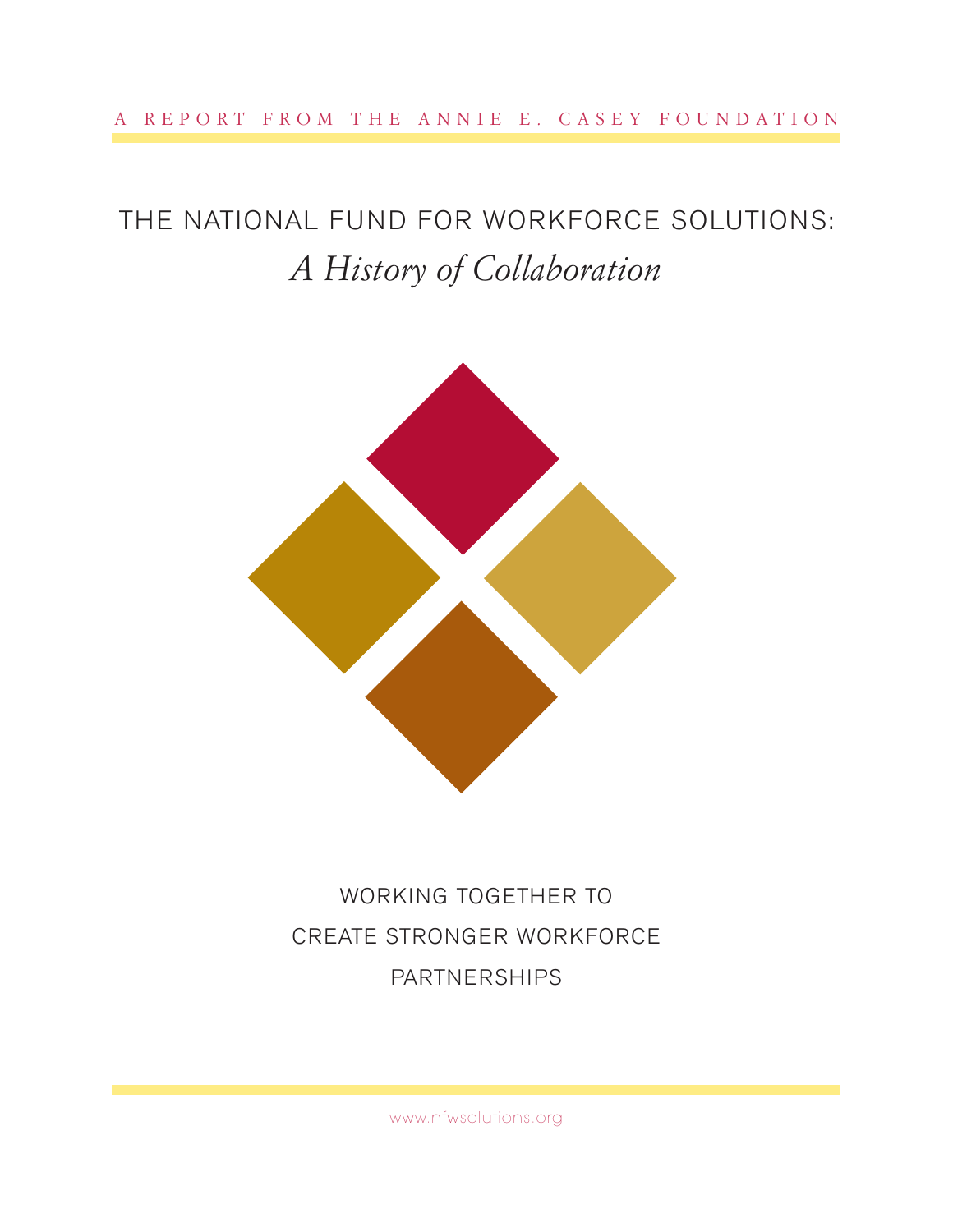## The National Fund for Workforce Solutions A HISTORY OF COLLABORATION

*Working Together to Create Stronger Workforce Partnerships*

#### **INTRODUCTION**

Just after Labor Day in 2007, leaders from foundations, businesses, government, and nonprofit organizations gathered in Washington, D.C., to announce the launch of the National Fund for Workforce Solutions. This ambitious \$50-million project is designed to bolster and expand promising workforce development partnerships in communities across the country. Created as a collaborative strategy supported by several national foundations, as well as the U.S. Department of Labor, the fund will strengthen and expand workforce intermediaries through the leadership of regional funding collaboratives. It is widely expected to play a major role in improving how workforce development services are funded and delivered — a promising step forward in a field that is vital to improving the lives of workers and maintaining American economic competitiveness.

The National Fund did not emerge in a vacuum. Rather, it builds on years of important work by many people and institutions both nationally and locally. That extensive history is the subject of this report.

In particular, this report traces how various funders — national foundations, smaller local foundations, and government agencies — helped to shape this new national workforce development initiative. The Annie E. Casey, Ford, Mott and Rockefeller foundations, as well as many local foundations, businesses, government, and nonprofit entities, played important roles in this initiative.

Their investments were guided by lessons learned and carefully measured results. Because of that, funders involved in the National Fund are confident that this new entity will meet its goals.

This cross-funder investment history provides a case study in how local, national, private, and public funders can work together to have an impact on key economic challenges. Such collaborations are providing rich new possibilities in the workforce field and should encourage other funders to consider supporting such efforts.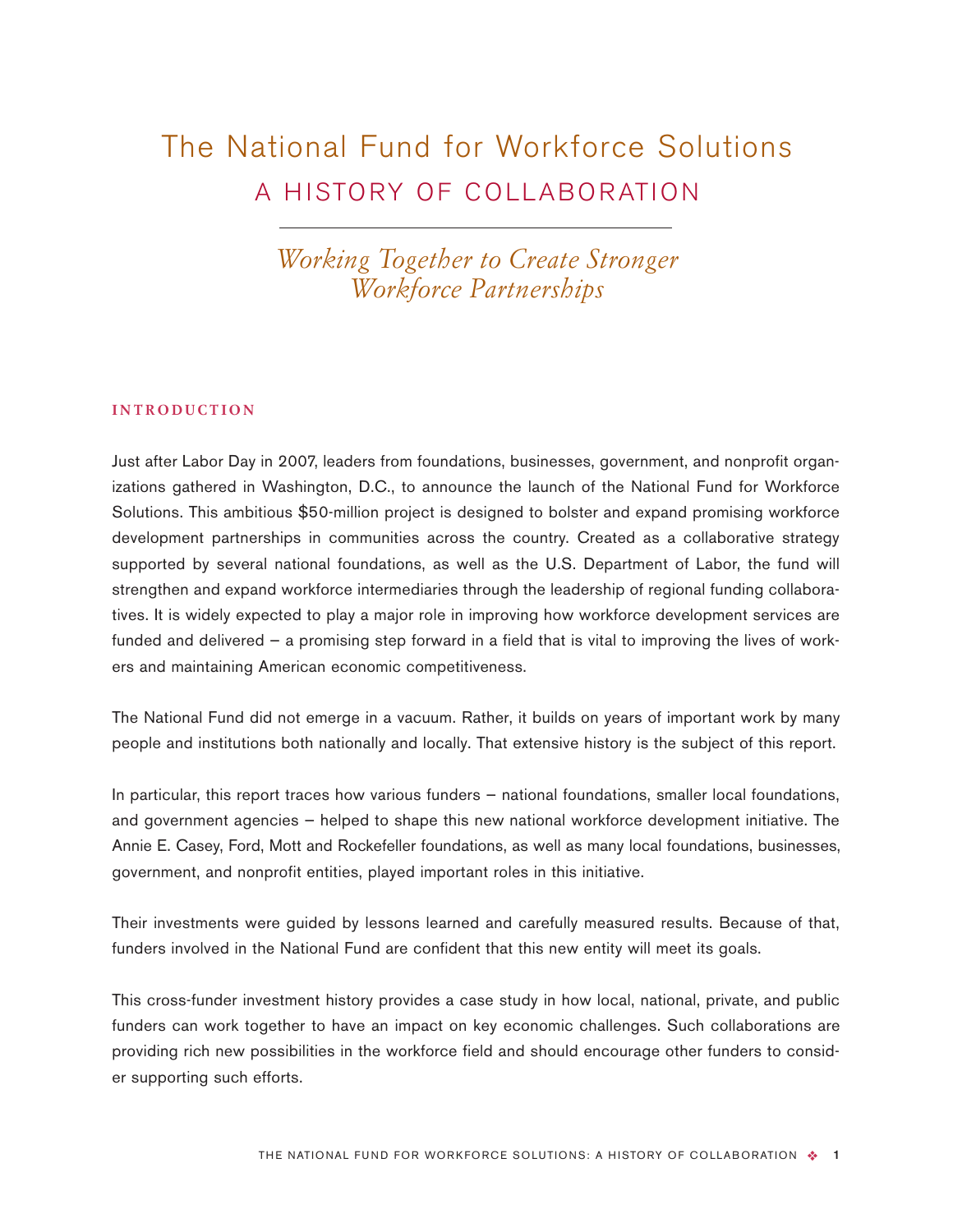## A History of Collaboration

Several national foundations have become engaged in the workforce development field in the past decade, their involvement growing out of an acknowledgement that the workforce system has not effectively met the needs of employers or job seekers. Indeed, millions of American workers lack the skills or training they need to land and hold on to family-supporting jobs. Consigned to poorly paying jobs without important benefits, these workers struggle to make ends meet or to achieve economic security.

Many American employers, meanwhile, cannot find qualified employees to fill jobs in an increasingly knowledge-based economy, and they often lack in-house training and career advancement programs. Without these workers, employers will face mounting pressures from global competitors.

Such issues will grow only more pronounced over time as America's workforce is projected to grow older, more diverse, and less educated than it is now. Addressing structural problems in the nation's workforce system will be increasingly important.

Several foundations refocused on these issues in the 1990s in response to several factors. At the time, welfare reform, with a "Work First" philosophy, pushed many low-skilled people to enter the workforce with little job-readiness training and support once they were in jobs. The Workforce Investment Act (WIA), passed by Congress in 1998 to replace the Job Training Partnership Act, offered new approaches to workforce development — with less focus on skills training. WIA also encouraged more involvement by employers in workforce development efforts at a time when many employers were struggling to find the well-trained workers needed to compete in the global economy.

These factors — the shift of welfare reform, the changes in how the federal government was supporting workforce training, and the challenges confronting employers seeking adequately skilled workers — led several foundations to invest more actively in the workforce development field.

### The Jobs Initiative

In the early 1990s, the Annie E. Casey Foundation began to focus on helping parents in low-income families to enter and remain in the workplace. This goal was based on the understanding that a good job was a major building block for low-wage families to advance economically.

In 1995, Casey launched the Jobs Initiative, a major workforce initiative supporting ambitious community-driven efforts in six cities: Denver, Milwaukee, New Orleans, Philadelphia, St. Louis, and Seattle. The initiative, which built on earlier workforce programs that strived to work closely with employers,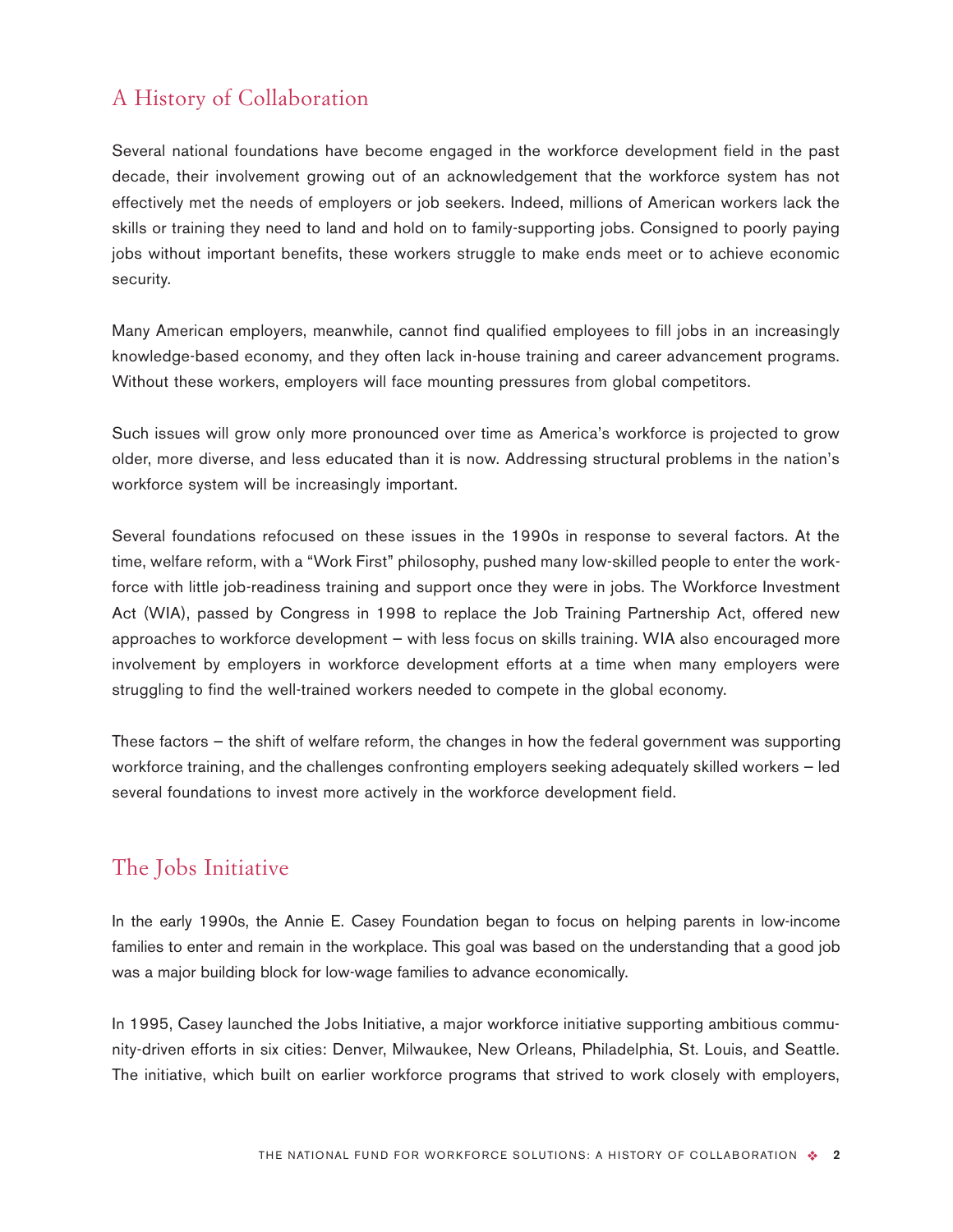funded organizations in each of the cities to act as "workforce intermediaries" to bring together local institutions, employers, and other interested groups to find ways to improve workforce training delivery. The initiative encouraged these local intermediaries to focus on methods that improved job placement and retention for disadvantaged workers and job seekers, and to look for ways to promote those methods to build a stronger workforce system in each city. Consultants working with the foundation provided technical assistance and helped the sites to explore avenues to improve and expand workforce systems.

The Jobs Initiative produced remarkable results in helping people land jobs and remain employed. Among other things, the various sites involved in the project learned the importance of:

- focusing on a "dual-customer approach" that met the needs of both workers and employers;
- focusing on keeping employees in the job for a longer time than workforce programs usually measured; and
- tailoring programs to make sure they are "culturally competent" in working with job seekers.

The Jobs Initiative also found that job-readiness training (which provides so-called soft skills) was a critical factor in helping disadvantaged job seekers stay on the job for at least three months. The most important factor associated with keeping workers in jobs for the long term (12 months) was providing "hard" vocational skills.

#### A New Focus in Boston

The Jobs Initiative attracted significant attention in the workforce field and, by the end of the 1990s, was providing important lessons. At that time, the Boston Foundation, a prominent community foundation, and others in the Boston area were seeking more effective ways to invest in the workforce arena.

Although Casey had not actively supported workforce projects in Boston, the foundation decided to support the Boston Foundation's examination of the area's workforce system. The Boston Foundation used the grant to convene local funders and others to discuss workforce issues and consider new approaches. The discussions revealed that Boston foundations were devoting more funding to workforce training than was available through the federal WIA program. This gave the funders the confidence that, working together, they could make major changes to the workforce system in the area. There was also a consensus that new approaches were required to meet the workforce needs in the area  $-$  for both workers and employers.  $<sup>1</sup>$ </sup>

Following those discussions, the Boston Foundation and the SkillWorks Funders Group oversaw an 18-month study of workforce development in Boston. Along the way, the Rockefeller Foundation committed funding as part of its national workforce portfolio, which leveraged significant local funding.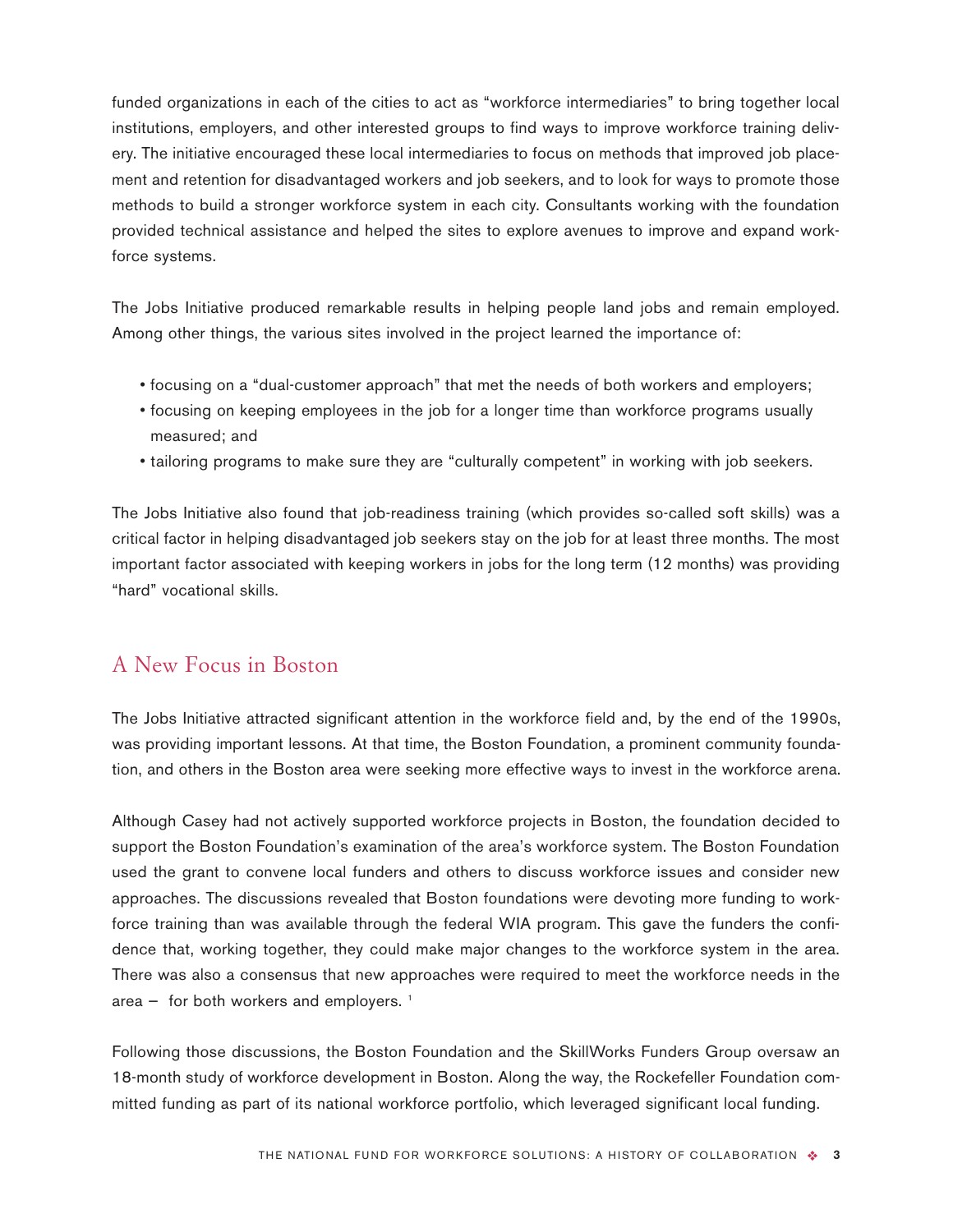The group attracted enough momentum to bring in Jobs for the Future, a national nonprofit analysis, research, and consulting organization; and Abt Associates, a national research and evaluation firm. Joining the discussions were representatives of government workforce agencies, employers, funders, and others looking for ways to improve workforce development in the Boston area. The group looked at recent developments in the Jobs Initiative and other workforce initiatives, such as state-supported employer-partnership programs in Massachusetts; Project QUEST, a workforce intermediary in San Antonio; and similar projects funded by the Mott Foundation.

In 2002, the local funders group in Boston concluded that a new local collaborative of public and private funders could lead to sustainable workforce development improvements, benefiting both employers and low-skilled adults. The Boston Foundation agreed to lead the project, and the group settled on the name SkillWorks. The group also set a goal of raising \$15 million to seed SkillWorks over several years — a major commitment to the workforce arena within the Boston funding community. In those first years, local foundations contributed about 70 percent of the money raised by the Boston funding collaborative. Among key funders were national foundations, including Casey and Rockefeller; local foundations, including the Boston Foundation, the Paul and Phyllis Fireman Foundation, and the Hyams Foundation; and the city of Boston and the Commonwealth of Massachusetts.

The funding group announced the creation of SkillWorks in 2003 and, with the help of Jobs for the Future, the Boston Private Industry Council, and other local consultants, began making grants to workforce intermediaries that fall. Now in its fifth year, SkillWorks remains a leader among workforce partnership initiatives around the country.

#### A National Conversation about Workforce Intermediaries

While the work in Boston was unfolding, other cities and states were launching and growing similar efforts — broad-based, community-driven workforce initiatives to increase funding and provide services tailored to specific employer needs in key employment sectors.

An important discussion about workforce development was also taking place among local and national foundations across the country, beginning with a 2001 "knowledge conference," sponsored by Casey, to discuss findings from the Jobs Initiative. The results from the initiative were encouraging and reinforced the lesson that workforce intermediaries could play a valuable role in bringing new focus and expertise to local workforce challenges.

Along with foundations, major business and nonprofit organizations began to support the development of workforce intermediaries. The Council on Adult and Experiential Learning, Jobs for the Future, the National Economic Development and Law Center, and the National Association of Manufacturers worked together to create materials promoting and supporting workforce intermediaries.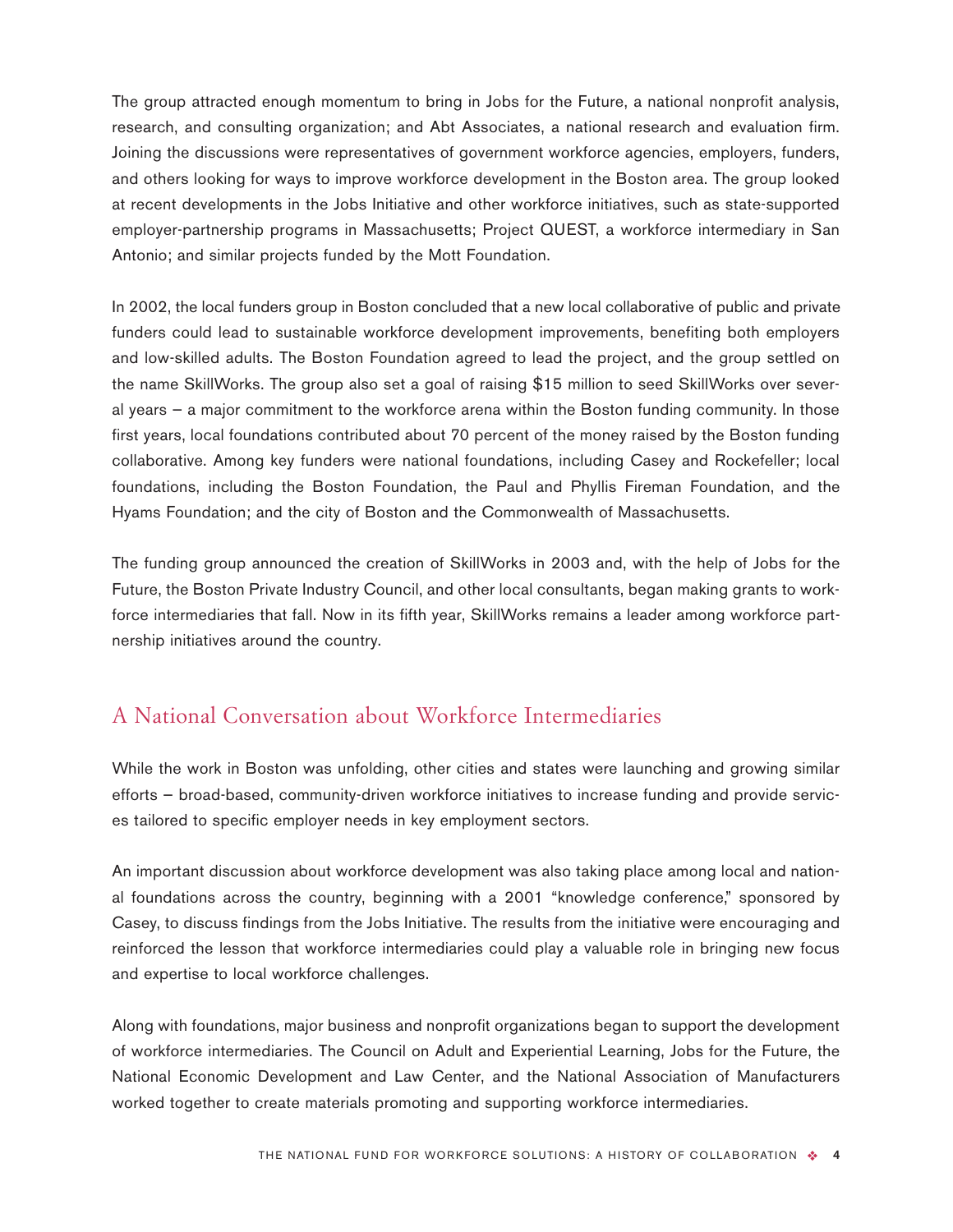Workforce experts at the Casey, Ford, and Rockefeller foundations made plans for a major national gathering to discuss the subject and produce important new findings to guide the field. This conference, held as the 102nd American Assembly outside New York City in 2003, brought together 75 leaders in the workforce field from around the country.

The American Assembly proceedings and subsequent documentation underscored the value of workforce intermediaries that are designed to meet the needs of both employers and workers. These intermediaries were able to organize several partners, including community colleges, service providers, and employers. They also generated new funding from a variety of sources, and pooled it to make sure it was spent efficiently and focused on common goals. A summary of the American Assembly concluded:

Although they approach their tasks in different ways, successful intermediary organizations bring together key partners and functions to advance careers for all workers — recognizing the special needs of low-skilled, low-wage workers — increase business productivity, and improve regional competitiveness.<sup>2</sup>

The report also made a series of recommendations for increasing the number and reach of these kinds of intermediaries.

The American Assembly brought new attention to and interest in the notion of workforce intermediaries and affiliated funding collaboratives. In addition, participants developed a list of ideas to advance new workforce partnerships through demonstrations, changes in policy, financial innovations, and a new national initiative.

Those discussions, for example, led directly to the creation of a Baltimore workforce funders' initiative, an idea initially discussed among several Baltimore-area workforce leaders on the train ride home from the conference. Similarly, in San Francisco, a group of local foundations, businesses, government agencies, and funders came together in 2004 to create a workforce funding collaborative, coordinated through the San Francisco Foundation, to foster and strengthen workforce partnerships in the health care industry.

The Ford, Casey and Rockefeller foundations also agreed to move forward with an idea developed at the American Assembly for a national fund to support workforce partnerships. Together, they began providing funding to promote six local workforce funding collaboratives — SkillWorks in Boston; the Bay Area funders group; an initiative in Austin, Texas, building on the success of Project QUEST; the Baltimore funding group; and similar initiatives in Pennsylvania and New York City. Subsequently, Rhode Island was added as a pilot site through the leadership of that state's United Way. In all cases, the national funders sought to identify strong local funders that provided support for creating or building workforce intermediaries.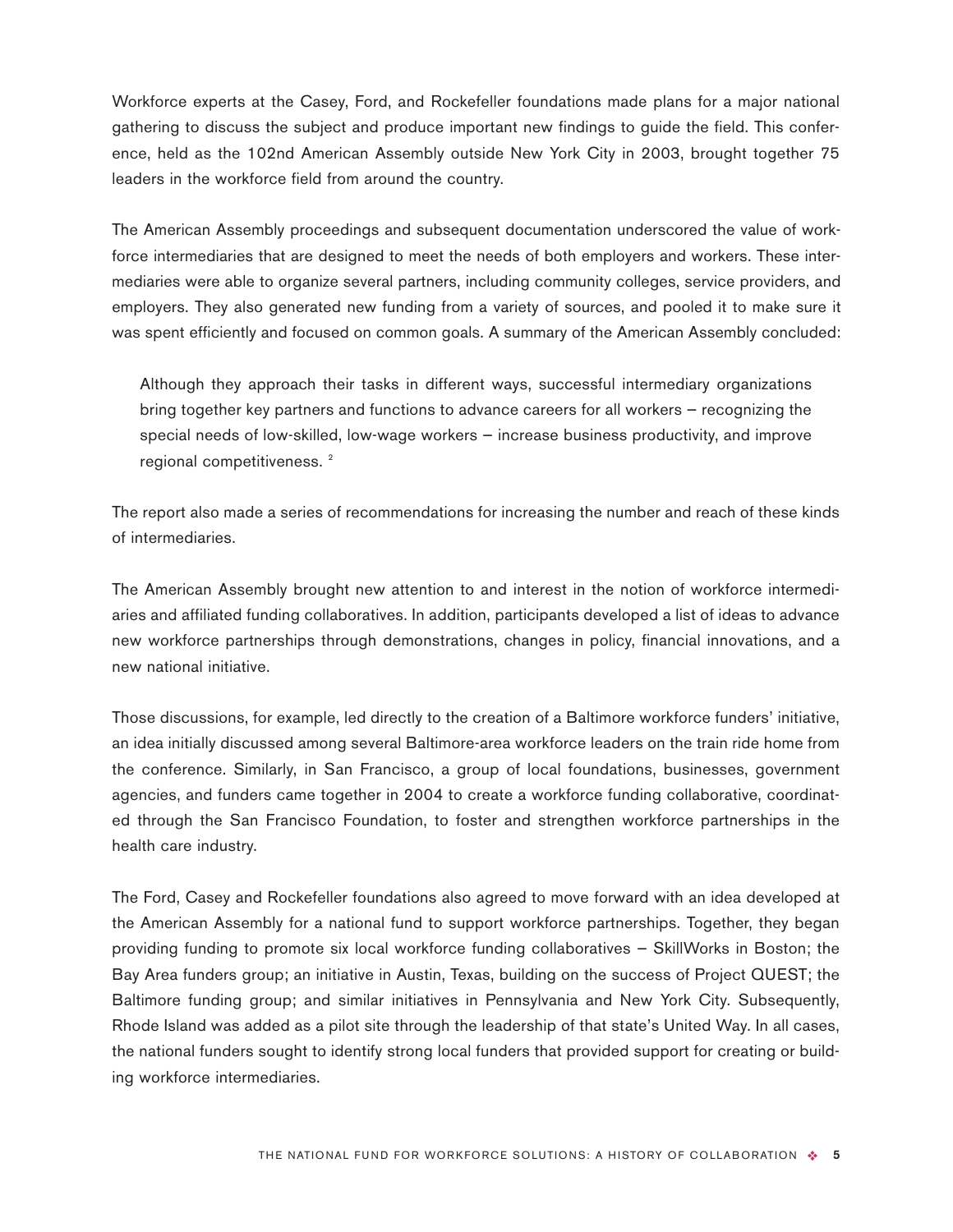These pilot sites of the project known as Investing in Workforce Intermediaries showed promising results. And, in some cases, the intermediaries were able to make progress on another important goal of the project — helping to make changes in local and state workforce systems.

## Creation of the National Fund for Workforce Solutions

Success in these pilot cities led national funders to make concrete plans for a major national effort that would bring in new national and local funders and lead to expanded support for workforce partnerships in many more cities and communities across the country. A Ford Foundation-funded feasibility study produced encouraging results. Following that, the Ford and Casey foundations were able to bring in as funders the Hitachi Foundation and the Harry and Jeannette Weinberg Foundation. The U.S. Department of Labor also joined in to provide support for the new initiative, which was named the National Fund for Workforce Solutions. The new fund was capitalized with \$20 million as of 2007, with a national fund-raising goal of \$50 million over five years.

The National Fund for Workforce Solutions has awarded its first round of grants to 10 local organizations, including support for new workforce funding collaboratives in Chicago, San Diego, Los Angeles, and Washington D.C., along with ongoing support for similar initiatives in six of the pilot cities. Over the next five years, the National Fund will support 30 to 40 existing and new funding partnerships to expand and strengthen dual-customer workforce partnerships in their communities. According to the National Fund's goals, these local initiatives will have:

- strong and committed local leadership from the funding community investing in workforce development, local business, government, and workforce development institutions;
- a dual-customer, workforce partnership model that addresses the needs of both employers and community residents;
- a strategy to promote career advancement for low-skilled workers through institutionalized workforce partnerships that connect to workforce development pipelines;
- engaged and committed employer involvement in designing and implementing sectoral workforce partnerships and in adopting effective employer practices;
- significant ongoing funding support (more than 80 percent of funding coming from the local site) that provides resources to workforce partnerships with a range of strategies; and
- the potential to influence state and regional workforce policy, leading to better outcomes at lower costs.

Over several years, the National Fund will work toward ambitious goals. First and foremost, it will seek to continue to meet the needs of thousands of employers and tens of thousands of workers and job seekers and — in the process — contributing to stronger communities and strengthening local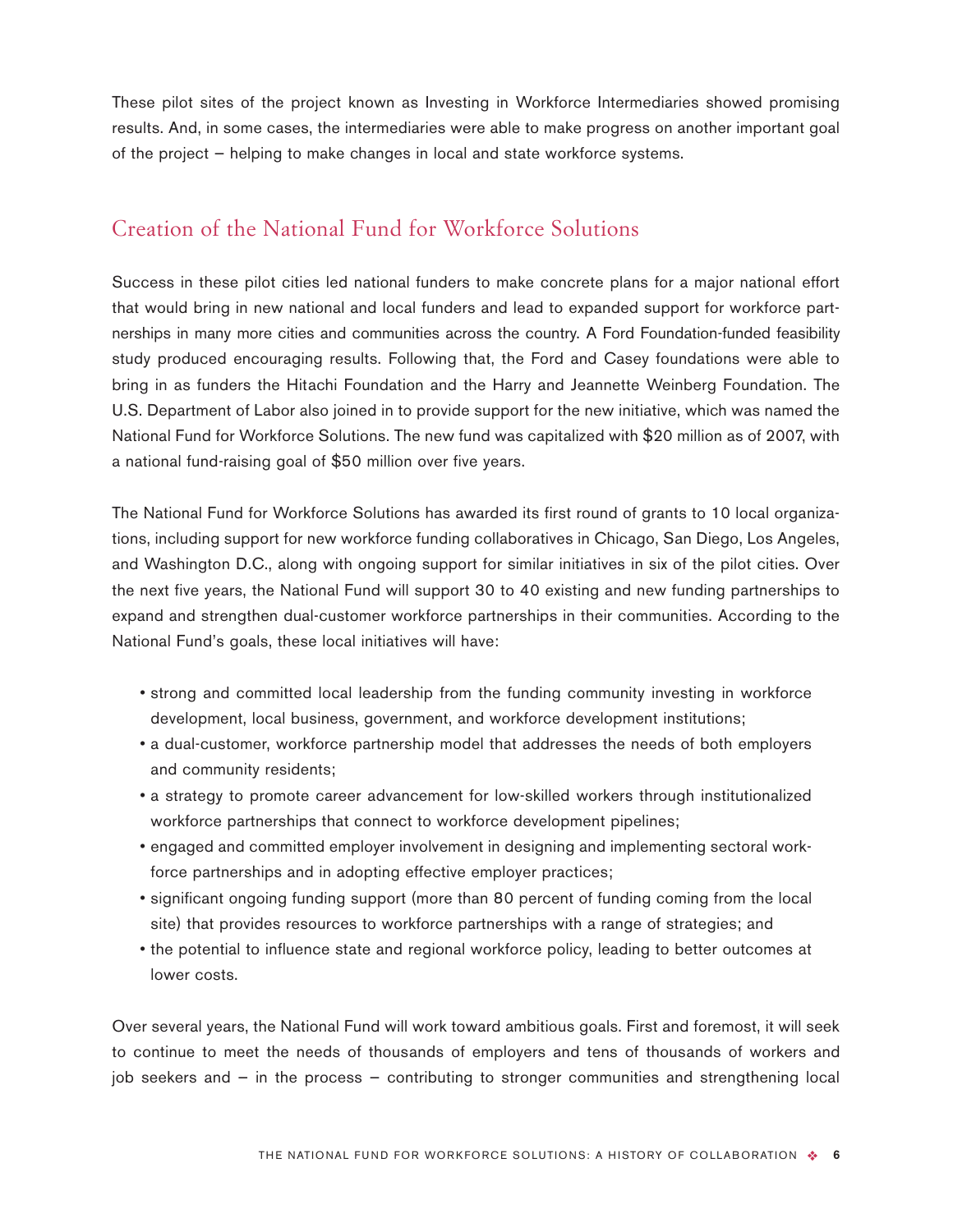economies. To do that, the fund, as its precursors did, will build on proven strategies, relying on evaluations and continued conversations among service providers, funders, analysts, researchers, and policymakers. While the past decade has highlighted many important lessons for this work, more lessons are yet to be learned.

#### Looking Ahead

Those who developed the National Fund expect to use those lessons and the success of its local partners to create better workforce development policies and stronger workforce systems in communities and regions across the country. Only then can the deep investments of foundations lead to significant and structural improvements that will benefit many more people.

Finally, the fund expects its investments to leverage a significant amount of new local funding to support workforce partnerships — an anticipated \$200 million over five years. This local funding will be critical to ensuring that these promising workforce initiatives will be sustainable beyond the life span of the National Fund.

The fund is also attracting new national support. The Council on Foundations is helping the fund to promote workforce partnerships among foundations and share the promising experiences of National Fund partners throughout the country. In addition, the United Way of America, which traditionally has not made workforce development issues a priority, has stepped forward to help identify promising new local initiatives and to engage other local partners in improving regional workforce systems.

One of the significant contributions of the National Fund will be its ability to research underused resources that could support workforce development. Researchers supported by the fund are analyzing approaches, ranging from diverting unemployment insurance reserves to bond financing. These new funding sources would supplement traditional federal funding sources such as WIA and the Temporary Assistance for Needy Families program.

As part of the Investing in Workforce Intermediaries pilot, the Ford Foundation funded a series of policy papers released in 2007 by the National Fund. These identified six possible funding sources, ranging from Food Stamp Employment and Training funds to Lifelong Learning Accounts.

"What is needed is additional support to build upon the strengths, and address the weaknesses, of workforce intermediaries and move them, as a field, toward long-term sustainability and financial independence," the report concludes. <sup>3</sup> Related to that goal, the National Fund will support state-level pilot programs that advocate for new workforce institutions to address economic competitiveness issues and promote career advancement for low-skilled adults.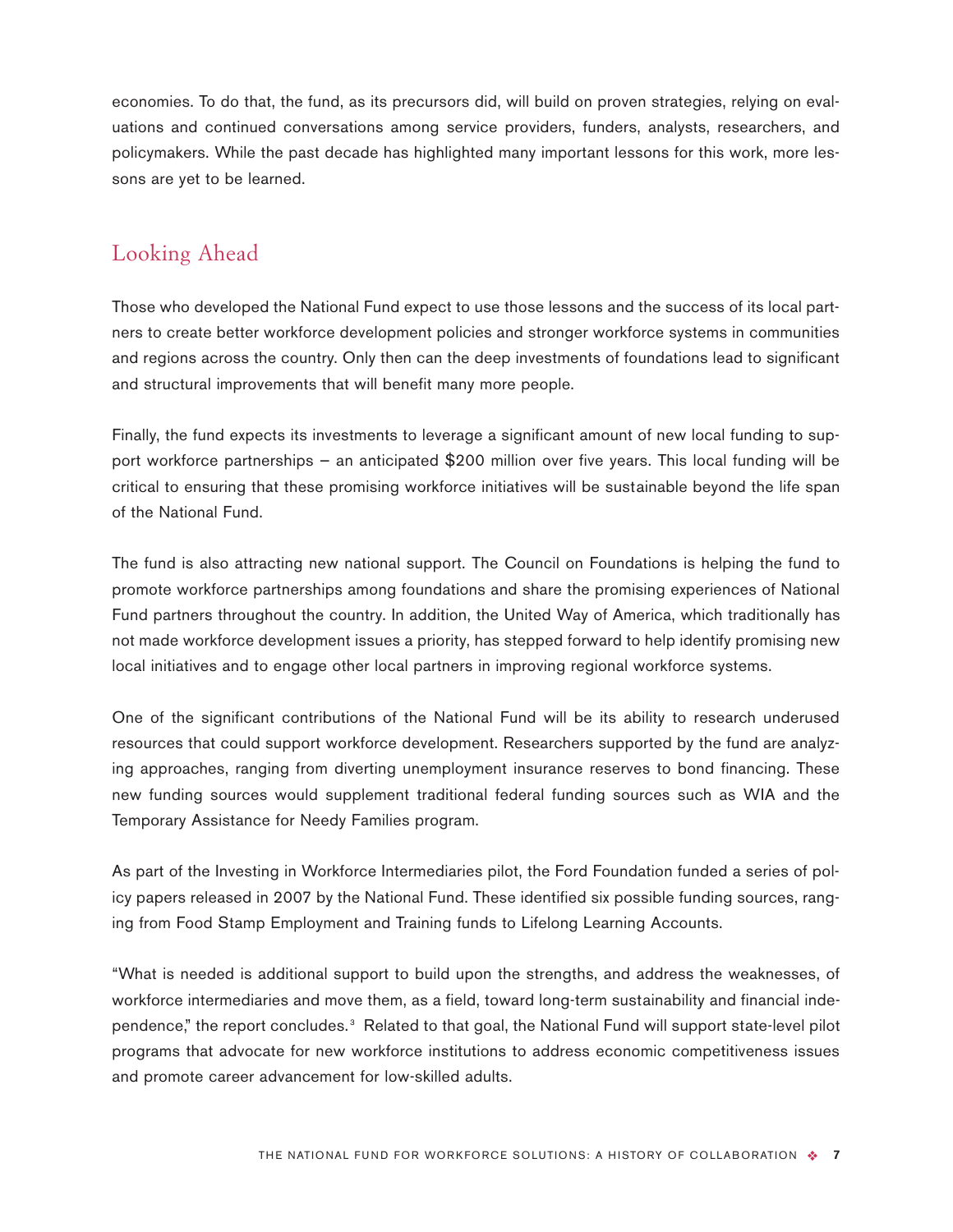The Mott Foundation has also played an important role by examining ways to promote sectoral workforce strategies using funding through WIA and other federal programs. The foundation's support for the National Network of Sector Partners has provided a vehicle for practitioners across the country to share what they are learning about workforce partnerships that involve high levels of employer participation. It also provides support for community colleges to replicate innovative programs to help adult students complete remedial education programs before being able to take for-credit college courses.

One key partner in the National Fund, the Hitachi Foundation, recently made workforce development and related efforts to build economic opportunities for low-wage workers a funding priority. The foundation has concluded that businesses play a crucial role in achieving change and success in this arena. To that end, the foundation has worked closely with employers and their trade and professional associations to uncover and promote practices that benefit low-wage, lower-skilled workers and businesses. Employer investments in skill and talent development exceed \$100 billion annually. The Hitachi Foundation seeks to encourage businesses to devote a greater share of those existing budgets to low-wage workers, recognizing that such investments are critical to sustaining local workforce development initiatives. Businesses will do this only if they can see tangible progress and understand the approaches that work most effectively. The foundation will work with the National Fund to nurture and test these ideas.

With new funding and a focus on efficient innovation, workforce intermediaries will continue to expand their reach and achievements. At the same time, they will provide a time-tested means for foundations to join government agencies and other partners to make investments that will lead to better workforce outcomes.

Such an effort is vital to bolstering American competitiveness in a quickly changing world economy. The nation must find effective new approaches to meet growing demands for a skilled and well-trained workforce.

### Conclusion

The key foundations that were involved in the work leading to the creation of the National Fund over the past decade came to the effort with different goals. The Casey Foundation focused on working in the community to create economic opportunities for low-income workers; the Ford Foundation was committed to improving local workforce systems; and the Rockefeller Foundation was determined to strengthen the ability of local community-based organizations to offer workforce training services.

The various foundations, however, recognized the value of working collaboratively to reach common goals related to improving local workforce systems. The foundations and their partners engaged in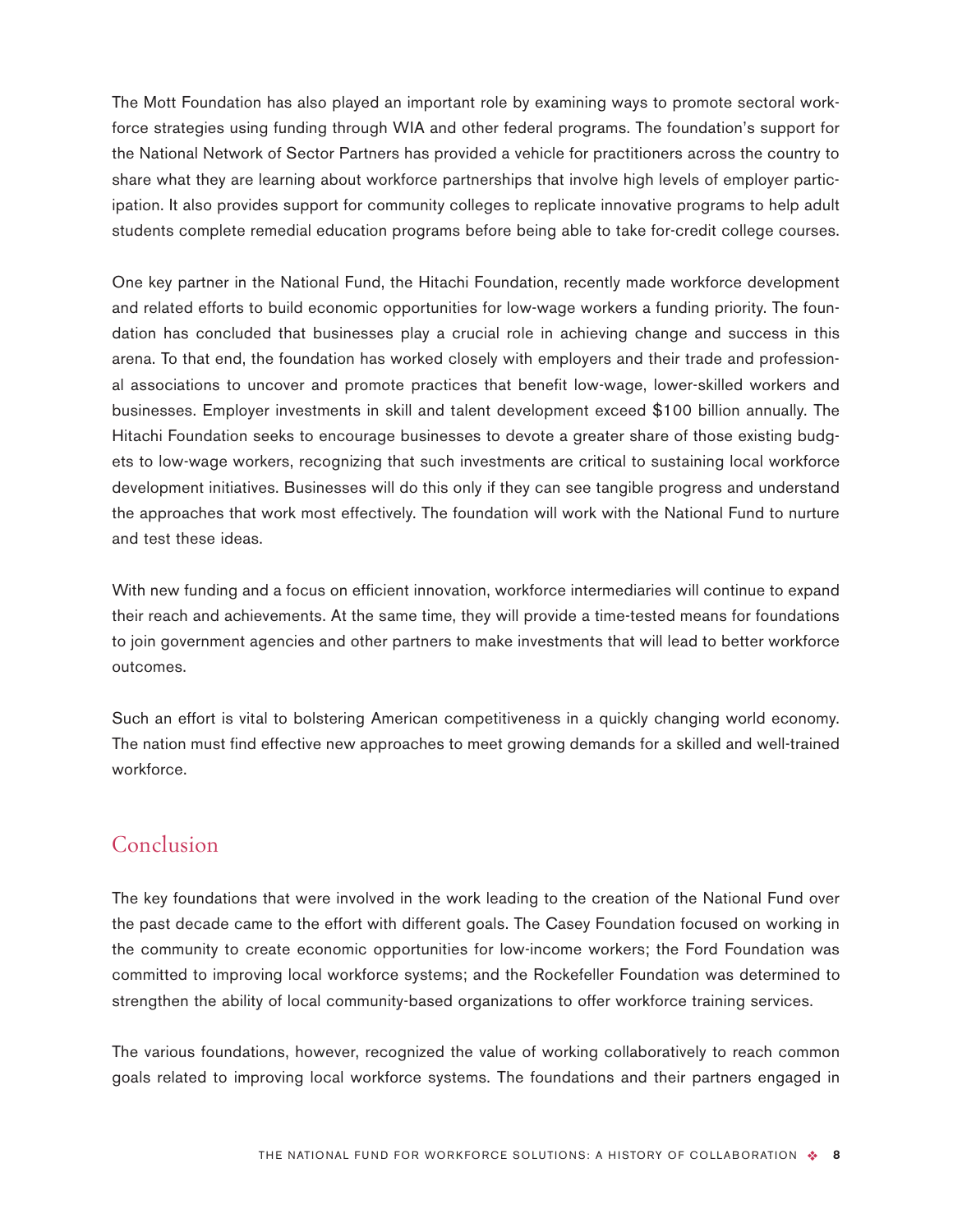careful analysis and research to determine the right strategies for making major investments in workforce development. And rather than imposing their vision on local leaders, they worked as partners to support and strengthen local initiatives.

The result is a major national initiative that unites local and national funders, businesses, local and national government agencies, and local nonprofit providers in communities across the country. This collaborative approach offers a model for other funders to examine as they consider making investments in critical economic issues confronting the country.

#### **RESOURCES**

- Abt Associates and Mt. Auburn Associates. "Baseline Report of the SkillWorks Initiative: Prepared for the SkillWorks Funders Group." Boston: April 2005. Accessed from www.skill-works.org/Downloads/baselinerpt.pdf
- Giloth, Robert P. (Ed.). "Workforce Intermediaries in the Twenty-first Century." Philadelphia, PA: Temple University Press, 2004.
- "Keeping America In Business: Advancing Workers, Businesses, and Economic Growth." Summary of the 102nd American Assembly. New York: Columbia University, 2003.
- Prince, Heath (Ed.). "Strategies for Financing Workforce Intermediaries." National Fund for Workforce Solutions, 2007. Accessed from www.nfwsolutions.org/FinancingWI.pdf
- Scott, Geri. "Funder Collaboratives: A Philanthropic Strategy for Supporting Workforce Intermediaries." Boston: Jobs for the Future, 2007. Accessed from www.nfwsolutions.org/downloads/publications/FunderCollabExSum.pdf

<sup>1</sup> Several other programs in the Boston area were underway to improve workforce development at this time; see Abt Associates and Mt. Auburn Associates. "Baseline Report of the SkillWorks Initiative: Prepared for the SkillWorks Funders Group." Boston: April 2005, p. 16. Accessed from http://www.skill-works.org/Downloads/baselinerpt.pdf

<sup>&</sup>lt;sup>2</sup> "Keeping America In Business: Advancing Workers, Businesses, and Economic Growth." Summary of the 102nd American Assembly. New York: Columbia University, 2003, p. 7.

<sup>&</sup>lt;sup>3</sup> Prince, Heath (Ed.). "Strategies for Financing Workforce Intermediaries." National Fund for Workforce Solutions, 2007, p. 17. Accessed from www.nfwsolutions.org/FinancingWI.pdf